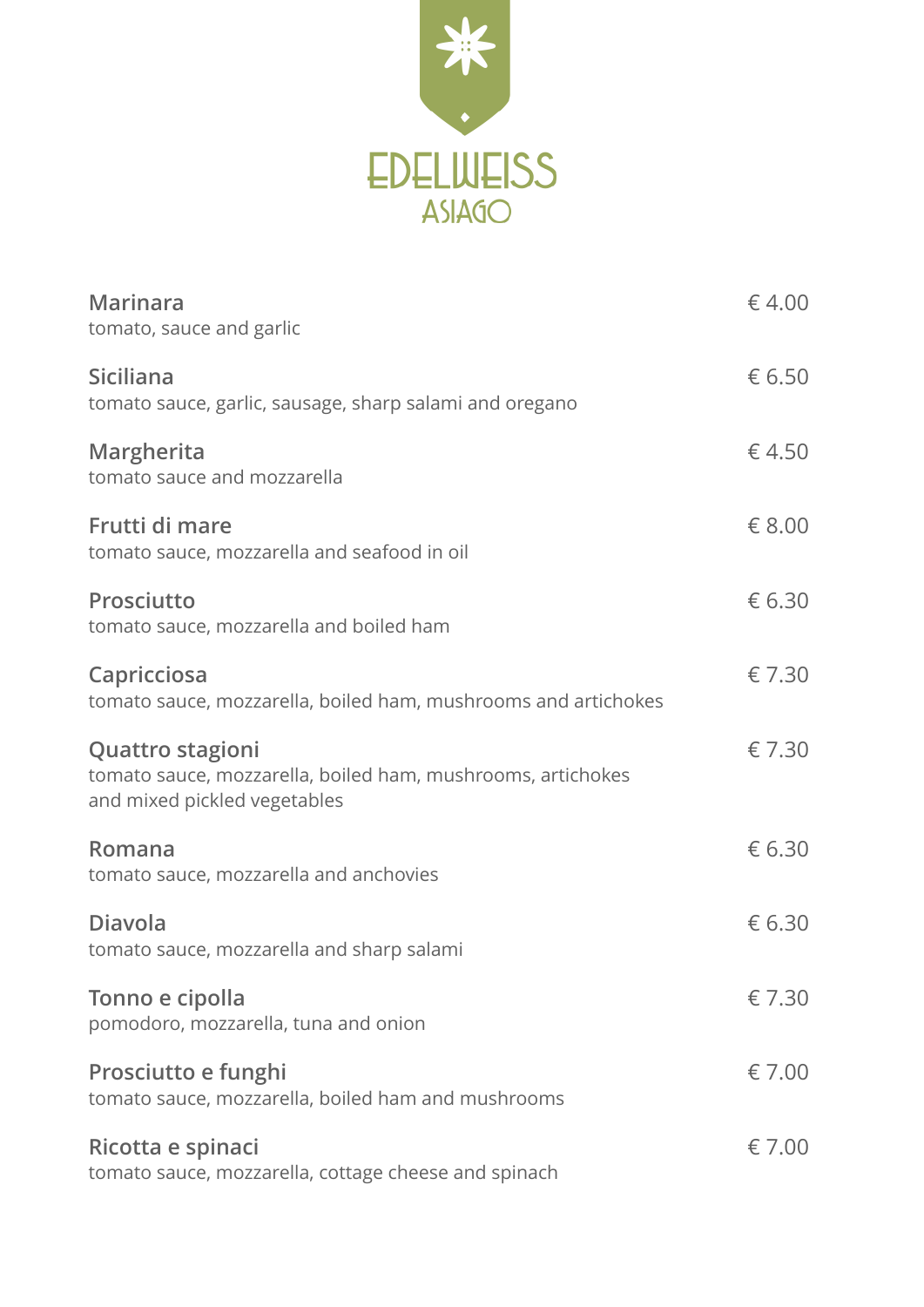

| <b>Quattro formaggi</b><br>tomato sauce, mozzarella, Formaggio Asiago D.O.P., Fontina<br>and Gorgonzola cheese                              | € 7.30          |
|---------------------------------------------------------------------------------------------------------------------------------------------|-----------------|
| Verde e speck<br>tomato sauce, mozzarella, Gorgonzola cheese and slices of speck<br>(spicy smoked pork)                                     | € 7.80          |
| <b>Rustega</b><br>tomato sauce, mozzarella, Formaggio Asiago D.O.P. cheese,<br>slices of sopressa (fresh local sausage) and mixed mushrooms | € 9.00          |
| Contadina<br>tomato sauce, mozzarella, rolled bacon<br>and stravecchio cheese (local cheese)                                                | € 7.80          |
| <b>Barenthal</b><br>tomato sauce, mozzarella, garlic, porcini mushrooms and rolled bacon                                                    | € 9.00          |
| <b>Tosta</b><br>tomato sauce, mozzarella, Formaggio Asiago D.O.P cheese,<br>slices of porchetta (smoked ham) and onions                     | € 8.00          |
| Mascarpone e crudo<br>tomato sauce, mozzarella, mascarpone and Parma raw ham                                                                | € 7.80          |
| Gustosa<br>tomato sauce, mozzarella, Gorgonzola cheese, porcini<br>mushrooms and bacon                                                      | € 9.00          |
| Valtellina<br>tomato sauce, mozzarella, slices of bresaola (smoked beef),<br>arugula and Parmesan                                           | $\epsilon$ 8.00 |
| Verdure<br>tomato sauce, mozzarella, grilled eggplants, peppers,                                                                            | € 7.80          |
| Verdure grigliate<br>tomato sauce, mozzarella, grilled eggplants, peppers<br>and baked zucchini                                             | € 7.80          |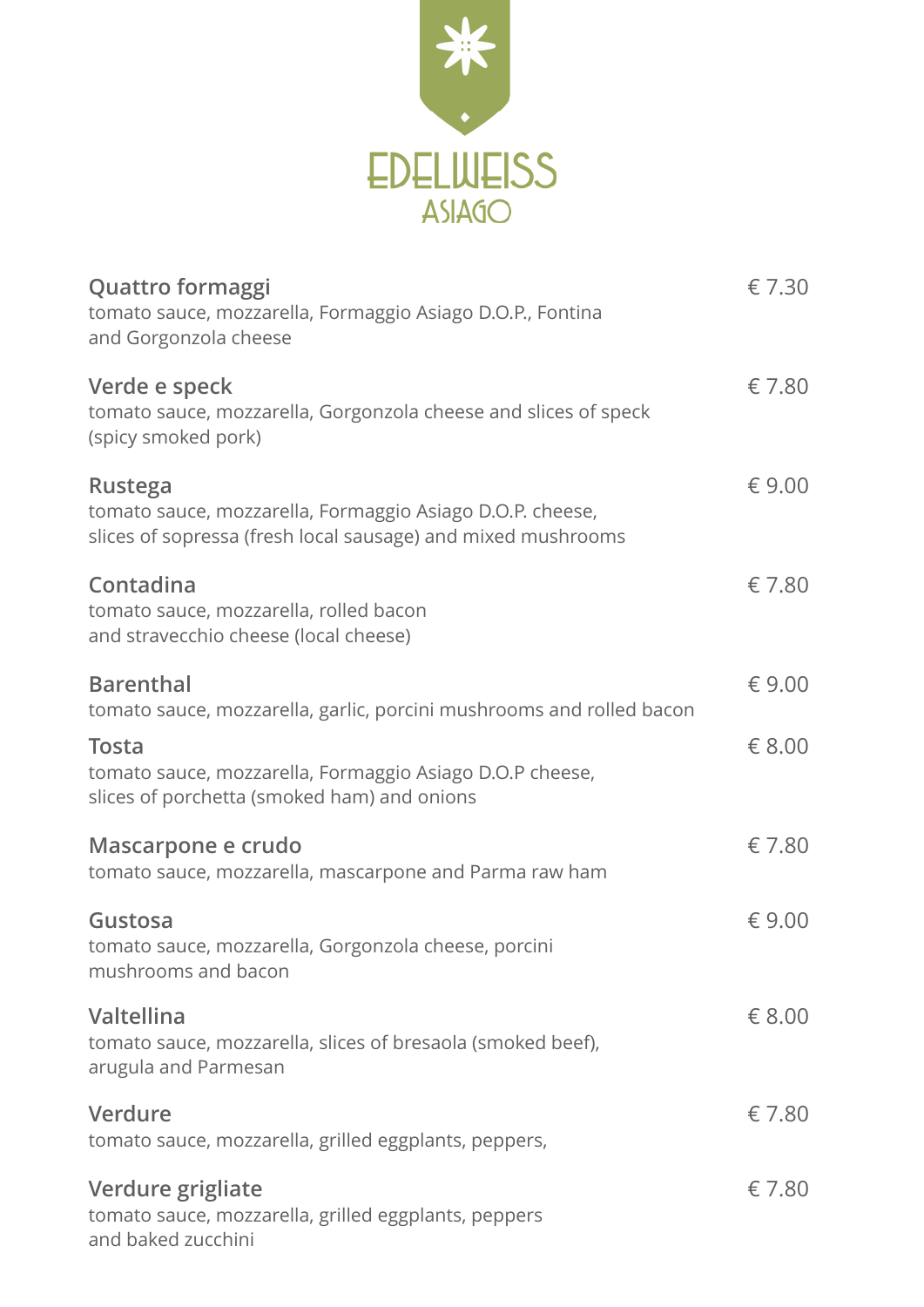

| Trevisana (seasonal pizza)<br>tomato sauce, mozzarella, red chicory and bacon                                                                  | € 7.80          |
|------------------------------------------------------------------------------------------------------------------------------------------------|-----------------|
| Veneziana (seasonal pizza)<br>tomato sauce, mozzarella, Gorgonzola cheese,<br>sharp salami and red chicory                                     | € 7.80          |
| Brie e zucchine<br>tomato sauce, mozzarella, Brie and baked zucchini                                                                           | $\epsilon$ 7.00 |
| Radicchio (seasonal pizza)<br>tomato sauce, mozzarella and red chicory                                                                         | $\epsilon$ 7.00 |
| Stracchino e rucola<br>tomato sauce, mozzarella, stracchino (soft cheese) and arugula                                                          | $\epsilon$ 7.00 |
| Pomodorini e bufala<br>tomato sauce, mozzarella, small tomatoes and mozarella di bufala                                                        | € 7.30          |
| <b>Francese</b><br>tomato sauce, mozzarella, Brie and arugula                                                                                  | $\epsilon$ 7.00 |
| <b>Delizia</b><br>tomato sauce, mozzarella, shrimps and arugula                                                                                | $\epsilon$ 8.00 |
| Paesana<br>tomato sauce, mozzarella, hot dog, mushrooms, sharp salami,                                                                         | € 8.30          |
| Pane greco<br>tomato sauce, mozzarella, boiled ham and mushrooms                                                                               | € 8.70          |
| Pane greco<br>with 4 types of cheese from several Italian regions tomato sauce,<br>mozzarella, Formaggio Asiago D.O.P cheese, Gorgonzola       | € 8.70          |
| Asiago e funghi<br>tomato sauce, mozzarella, Formaggio Asiago D.O.P cheese and mixed<br>mushrooms of your choice: porcini, chiodini or mixture | € 8.00          |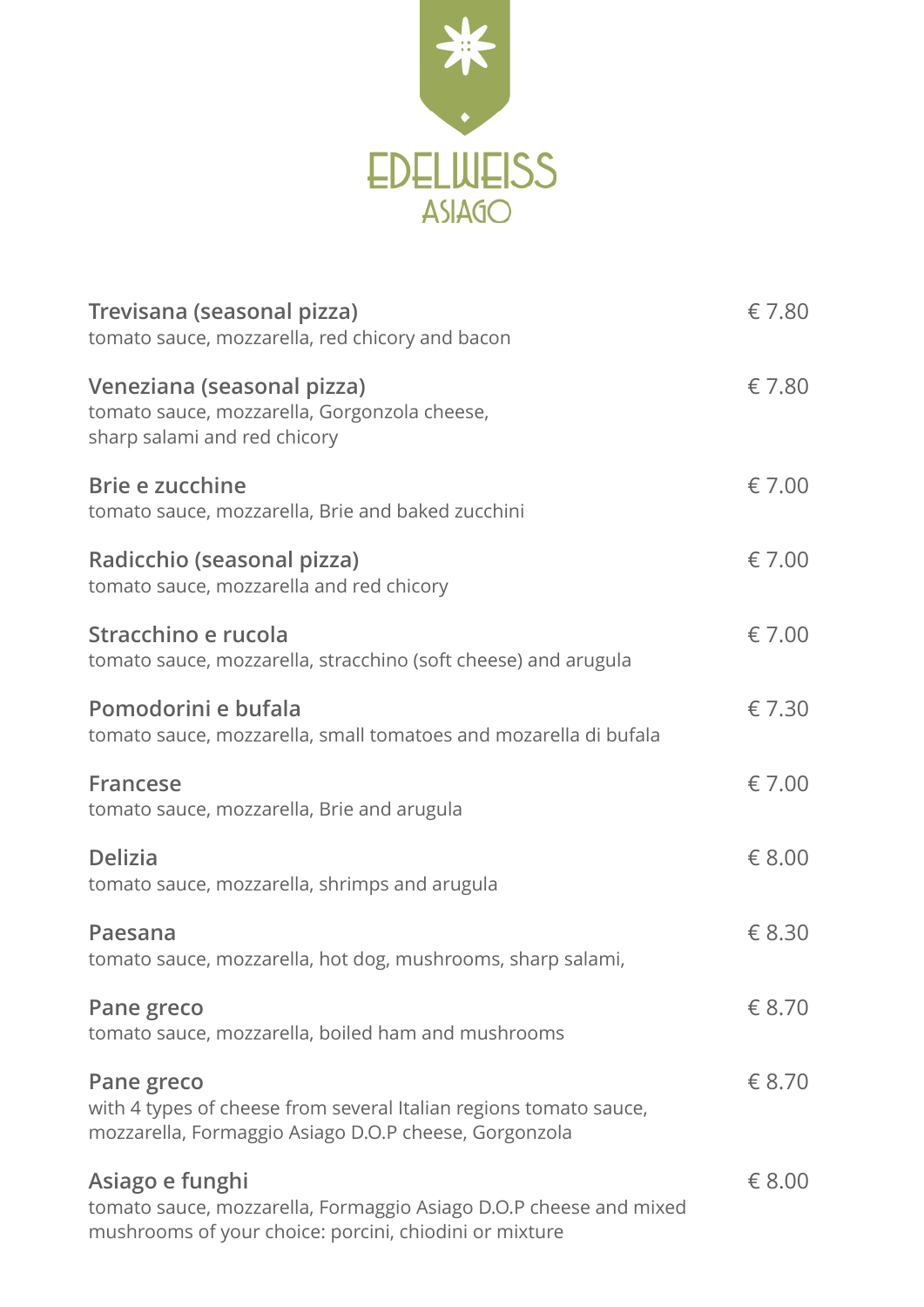

| Altopiano<br>tomato sauce, mozzarella, Formaggio Asiago D.O.P cheese,<br>porcini mushrooms and raw ham                                 | € 9.00 |
|----------------------------------------------------------------------------------------------------------------------------------------|--------|
| <b>Edelweiss</b><br>tomato sauce, mozzarella, hot dog, egg and mixed pickled vegetables<br>(mushrooms are all in oil)                  | € 7.50 |
| <b>Misto bosco</b><br>tomato sauce, mozzarella and mixed mushrooms:<br>porcini, chiodini and finferli                                  | € 7.80 |
| Porcini<br>tomato sauce, mozzarella and porcini mushrooms                                                                              | € 7.80 |
| Rucola sfilacci e Asiago<br>tomato sauce, mozzarella, Formaggio Asiago D.O.P. cheese, arugula<br>and thin slices of horse meat         | € 8.00 |
| Chiodini<br>tomato sauce, mozzarella and chiodini mushrooms                                                                            | € 7.80 |
| <b>Burrata &amp; Parma Ham</b><br>tomato sauce, mozzarella, Parma Ham and Burrata cheese                                               | € 7.80 |
| The Shepard<br>Mozzarella, smoked bacon, garlic, peppers and burrata cheese                                                            | € 8.50 |
| Weissberg<br>Mozzarella, Formaggio Asiago D.O.P. cheese, radicchio and bacon                                                           | € 8.50 |
| <b>Strong</b><br>Mozzarella, Formaggio Asiago D.O.P. peppers, tuna and onions                                                          | € 7.80 |
| Val Gardena<br>mozzarella, brie and speck                                                                                              | € 7.80 |
| <b>Grun Pennar</b><br>Cherry tomatoes cooked in a red Dutch beer, speck,<br>Asiago cheese and stravecchio cheese freshly grated on top | € 8.50 |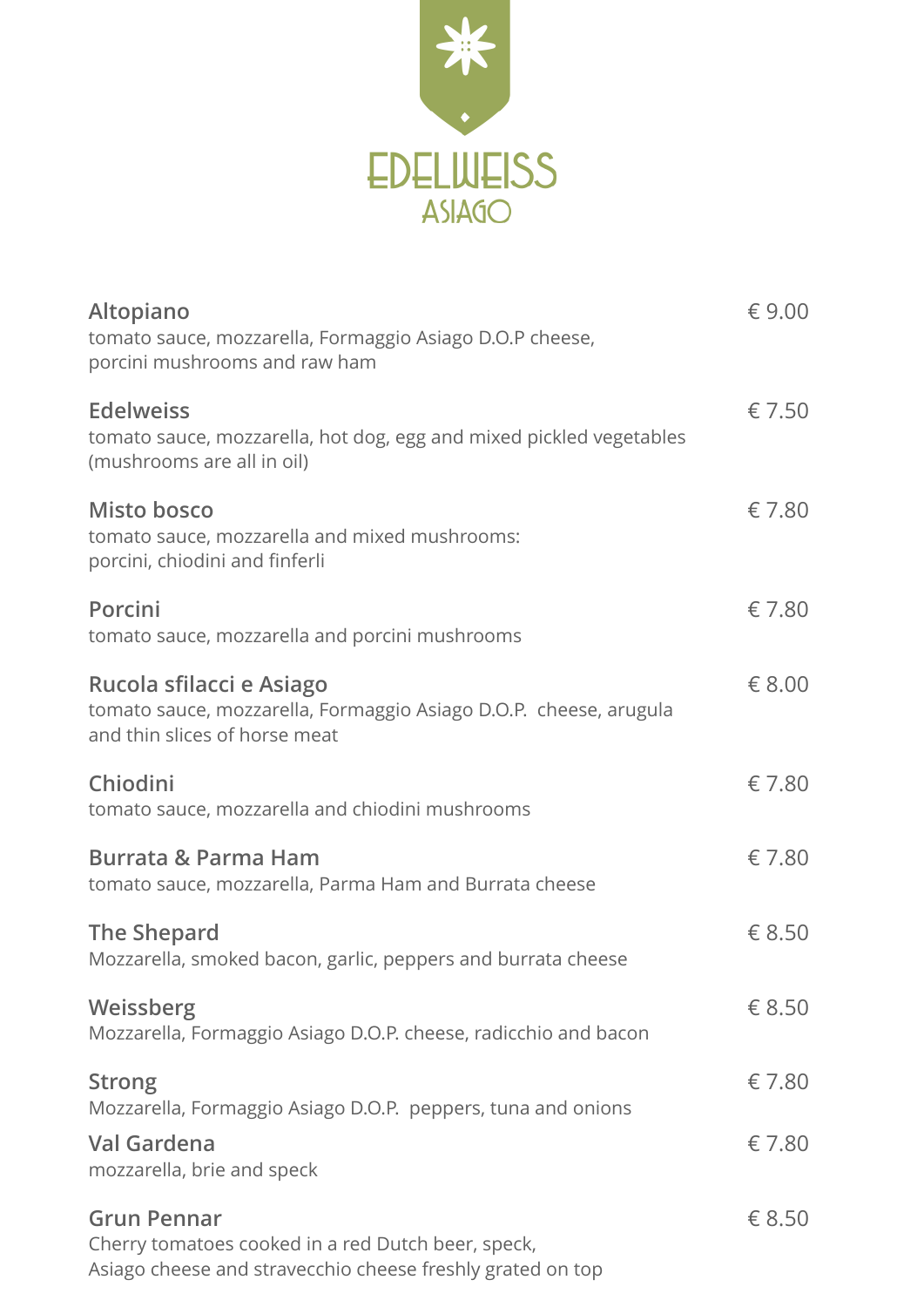

| Norvegian<br>mozzarella, mascarpone cheese, rucola, smoked<br>salmon, with a reduction of balsamic vinegar             | € 11,00 |
|------------------------------------------------------------------------------------------------------------------------|---------|
| Calzone<br>(pizza dough with ingredients inside)<br>tomato sauce, mozzarella, boiled ham and mushrooms                 | € 8.00  |
| Kamut flour pizza extra                                                                                                | € 1.00  |
| <b>Cereal flour extra</b>                                                                                              | € 1.00  |
| Huge pizza extra                                                                                                       | €4.00   |
| Stuffed hot dog<br>baked hot dog stuffed with mozzarella, mushrooms<br>and boiled ham                                  | € 6.00  |
| <b>Toast normale</b><br>with mozzarella and boiled ham                                                                 | € 3.50  |
| <b>Toast farcito</b><br>with mozzarella, boiled ham and mushrooms                                                      | €4.00   |
| Sliced ham and sausages plate<br>slices of speck (spicy smoked pork), of porchetta (smoked ham),<br>raw and boiled ham | € 6.00  |
| Formaggio<br>of your choice: Formaggio Asiago D.O.P. and Gorgonzola cheese,<br>thin slices of parmesan                 | €4.00   |
| Crostino<br>cooked loaf slices with tomato sauce, mozzarella, boiled ham<br>and mushrooms                              | € 6.00  |